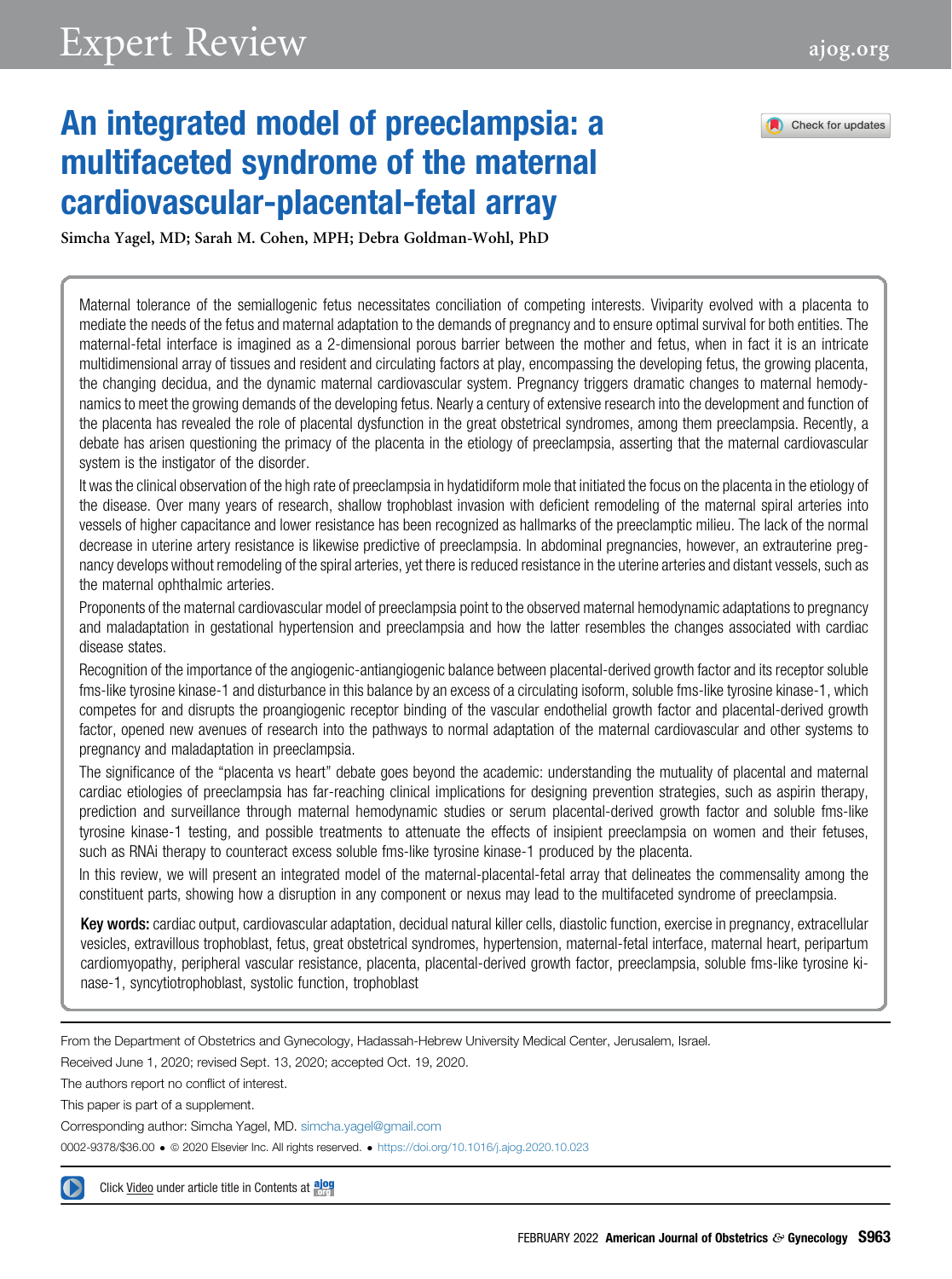#### Introduction

Preeclampsia (PE) is a syndrome characterized mainly by maternal symptoms: hypertension, proteinuria, or, in the absence of proteinuria, effects in target organs. Over the last 3 decades, fetal effects have been enfolded into the definition of PE to designate various phenotypes: PE with or without intrauterine growth restriction (IUGR) as well as the symptom onset time early or late in pregnancy, before or after 34 weeks' gestation.

Nearly a century of extensive research has investigated the role of the placenta in the development of hypertensive disorders and PE during pregnancy. Molar pregnancies, which develop without a fetus, are at very high risk of developing PE and provided the clue to investigate the placenta as a source of the disease.<sup>[1](#page-7-0)</sup> Later investigations by Brosens et  $al<sup>2</sup>$  $al<sup>2</sup>$  $al<sup>2</sup>$ demonstrated that poor placentation, typified by shallow trophoblast invasion and deficient spiral artery conversion, is characteristic of gestational hypertensive disorders and PE.

Healthy pregnancy requires integration of a complex array of crosstalk and interplay across maternal, fetal, and placental systems, to ensure normal embryo implantation and adequate development and maintenance of the placenta and placental bed and appropriate adaptation of the maternal cardiovascular and other systems. Some instances of PE seem to have their source in placental pathology, others have their source in maternal cardiac maladaptation, and perhaps most involve a combination of the 2. This has broader implications than the purely academic. Although the maternal cardiovascular system has a part in the development of the disorder, understanding the role of the placenta is imperative to understanding the full complexity of the maternal-fetal interface. The interface is not a 2-dimensional fabric but rather a multifaceted array.

In this essay, we will attempt to illuminate the importance of appropriate maturation of the maternal-placentalfetal array from the moment of implantation and the mutual crosstalk between the maternal cardiovascular system and fetal-placental system. Maldevelopment in any of the constituents comprising the array can lead to PE.

#### Maternal Cardiovascular Adaptations to Pregnancy and Maladaptation in **Preeclampsia**

Normal maternal cardiovascular adaptations in pregnancy include increased cardiac output (CO), expanded blood volume, and reduced systemic vascular resistance and blood pressure, which ensure healthy provision of nutrients and gas exchange to the growing fetus and maternal adjustment to the burden of pregnancy.[3](#page-7-2) Maternal cardiac transformation resembles the physiological hypertrophic response to exercise in normal individuals, including eccentric ventricular remodeling, enhanced func-tion, and improved metabolism.<sup>[4](#page-7-3)[,5](#page-7-4)</sup> S[e](#page-7-5)veral studies $6-9$  have examined the progressive changes in CO and uterine artery diameter and flow velocity. The proportional distribution of CO to the uterus increases from 3.5% in early pregnancy $6$  to 5.6% at midtrimester to approximately 12% at term. $6,9$  $6,9$ 

Certain conditions, such as chronic hypertension or increased afterload, can lead to pathologic hypertrophy, characterized by concentric remodeling of the left ventricle. In some conditions of pregnancy, the demands exceed the adaptational capacity of the maternal milieu, such as twins and multiples, macrosomia, or prolonged pregnancy. In other conditions, such as prepregnancy chronic hypertension and others, the preexisting condition might predispose to poor maternal response and adaptation.<sup>[3](#page-7-2)</sup>

The necessity of maternal adaptation to pregnancy is evident; CO increases by approximately 45% in normal singleton pregnancy and even more in twins. $3,10$  $3,10$ Normal cardiac remodeling and the differences between eccentric and concentric remodeling are measurable via morphometric and functional parameters. Some of the measures being studied include ventricular wall thickness, septal thickness, ventricular diameter, atrial dimensions, and others, and

the indices derived from them that control for maternal body habitus. These evaluate the morphologic modifications brought about by the increasing demands of pregnancy and volume overload and the changes in the milieu of circulating factors. Functional parameters focus primarily on left ventricular function as it adapts to pregnancy. These include stroke volume (the volume of blood pumped at each systole, calculated as end diastolic volume-end systolic volume),  $CO$  (stroke volume $\times$ heart rate), measures of vascular resistance (systemic vascular resistance or total peripheral resistance, calculated as  $80\times$ [mean arterial pressure-central venous<br>pressurel/CO), and isovolumetric  $presure]/CO$ ), relaxation time (measured from the closure of the aortic valve to the onset of filling by opening of the mitral valve).

In a metaanalysis $11$  of multiple studies and meta-analyses of maternal cardiac parameters across the trimesters, results were shown to be mixed. From 32 weeks' gestation onward, CO, stroke volume, and heart rate have been shown to increase, remain the same, or decrease. Some of the observed inconsistency seems to stem from differences in populations, approaches, and technologies used to obtain measurements. $^{11}$  $^{11}$  $^{11}$ 

Researchers have investigated the link between maternal cardiac adaptation and maladaptation and the subsequent development of PE. In an early study of the changes in cardiovascular function, $^{12}$  $^{12}$  $^{12}$ the authors showed that the changes observed in maternal hearts in their initial pregnancy began early, persisted after delivery, and appeared to be enhanced by a subsequent pregnancy.<sup>[12](#page-8-3)</sup>

Melchiorre et al<sup>[13](#page-8-4)</sup> showed that gravidae with term vs preterm PE had differently adapted hearts. Although both groups showed increases in mean arterial pressure, total vascular resistance index, relative wall thickness, and altered geometry, the preterm PE cases showed increased signs of hypertrophy, impaired relaxation, and measures of diastolic and systolic dysfunctions and decreased stroke volume index and cardiac index, indicative of worsening dysfunction. The group also showed<sup>[14](#page-8-5)</sup> that the impact of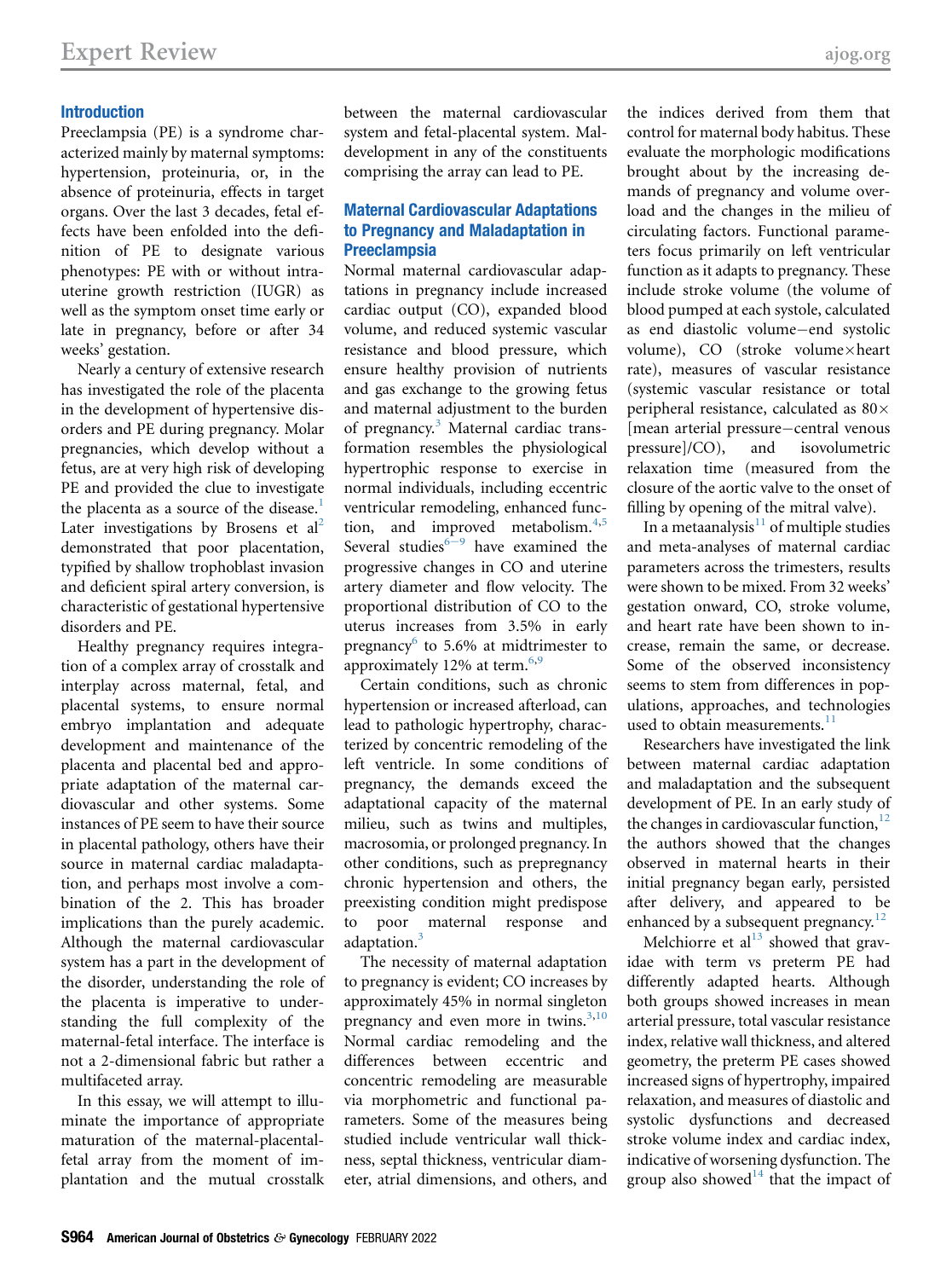PE, observed during pregnancy, was evident 1 and 2 years after delivery.<sup>14</sup>

Ghossein-Doha et al $^{15}$  $^{15}$  $^{15}$  followed 51 women that formerly developed earlyonset PE, defined as the appearance of symptoms before 34 weeks' gestation, in their subsequent pregnancies. PE recurred in 14 women. Compared with women in whom PE did not recur, those with PE had significantly lower prepregnancy left ventricular mass index and stroke volume and higher heart rate. During the course of their pregnancies, the groups displayed similar adaptive trajectories. Maternal cardiac parameters were the only observed difference among the groups. Interestingly, the groups also differed in the rate of persistent chronic hypertension and treatment with antihypertensive medications. Although the recurrent PE group had a higher rate of hypertension, they had lower rates of treatment.<sup>15</sup> Numbers were small, but this may be an interesting avenue of future research, whether interventions for hypertension might improve outcomes in these high-risk gravidae.

These 2 seminal studies demonstrated changes in the maternal cardiovascular system and signs of maladaptation that cannot be explained by placental factors alone. Maternal cardiac maladaptation is shown to have a role in the development of PE.

Further investigation into maternal maladaptation in PE by Valensise et al<sup>[16](#page-8-7)</sup> compared uterine artery Doppler and echocardiographic functional measures of more than 1300 asymptomatic women at 24 weeks' gestation and compared groups that eventually developed early- or late-onset PE. Of the 107 women who developed PE, 75 manifested early-onset disease and 32 lateonset disease. Women with early-onset disease had smaller wall thickness and ventricular diameters than late-onset cases or controls. This, coupled with lower CO, appeared to be the result of underfilling in a state of pressure overload and a concentric hypertrophy pattern. However, late-onset PE showed the largest ventricles, with intermediate wall thickness and high CO, indicative of hypertrophied ventricles in an overfilling state without pressure overload. The

study groups also showed statistically significant differences in total vascular resistance (TVR), with early-onset cases showing high TVR and late-onset cases showing low TVR. Controls were measured at a median level. Early-onset cases showed greater alteration in diastolic function, such as lower atrial measures. Uterine artery notching at 24 weeks' gestation was noted 4 times more in women developing early- vs late-onset disease. The investigators concluded that different hemodynamics came into play for early, placenta-mediated PE, which is linked to defective trophoblast invasion with high percentage of altered uterine artery Doppler, and late-onset PE, which appears to be linked to constitutional factors.[16](#page-8-7) This large study demonstrates the combination of maternal cardiac maladaptation and placental factors in the development of the differing phenotypes of PE.

#### Cardiac Adaptation to Exercise and Pregnancy and Maladaptation in Preeclampsia

Exercise has known benefits for the cardiovascular and endothelial systems. The observed anatomic and functional adaptations in the heart to exercise are mirrored in many ways by the physiological adaptations observed in normal pregnancy. There are some important differences. For example, exercise creates sporadic volume overload and corresponding adaptation during the resting state, whereas pregnancy is a continuous, progressive state. The cellular and molecular mechanisms and pathways implicated in these comparative states have been reviewed elsewhere.<sup>[5](#page-7-4)</sup>

Exercise has been shown to enhance placentation through alterations in perfusion pressure and oxygen availability that may impact invasion and proliferation of trophoblast cells.<sup>[17](#page-8-8)</sup> The brief bouts of hypoxia and reduced placental perfusion induced by exercise might benefit placental development by promoting cell proliferation and angiogenesis. $18-20$  In murine models, improved placentation was shown to lead to better angiogenic-antiangiogenic balance, which in turn may reduce the risk of PE. $^{21,22}$  $^{21,22}$  $^{21,22}$  $^{21,22}$ 

In nonpregnant animal models, exercise was observed to induce decreased blood flow in the uterine artery as blood was redirected to provide oxygen to the effort. However, during pregnancy, investigators have observed an attenuated decrease in flow, and a greater proportion of blood flow was directed to the fetus than to the uterus in nonpregnant animals. $^{23,24}$  $^{23,24}$  $^{23,24}$  $^{23,24}$ 

Exercise reduces the risk of gestational hypertension and PE and appears to mitigate the effects of PE when it develops.[4](#page-7-3) The adaptation observed in pregnancy differs from the physiological adaptation to physical exercise and from pathologic remodeling resulting from chronic conditions. The basic molecular mechanisms underlying remodeling in each situation are affected by hormonal and other changes in pregnancy.<sup>[5](#page-7-4)</sup> Exercise can impact the angiogenicantiangiogenic factors profile, and it may be through this reaction that exercise improves cardiac adaptation and maternal outcomes.

Considered together, these observations of differential cardiac effects in pregnancy and their modulation through exercise brought groups around the world to view the maternal heart not only as playing a role in the development of PE but also being the most important player in the pathophysiology of the disease.

These investigators draw parallels between PE and gestational diabetes. $25,26$  $25,26$  $25,26$ They contend that both states share characteristics, such as predisposing factors, with the parallel states in nonpregnant individuals, that is, risk factors for type 2 diabetes and cardiovascular disease are shared with gestational diabetes and PE, respectively. In contrast with nonpregnant patients, both syndromes of pregnancy are resolved at parturition. Most patients rapidly return to normotensive or normoglycemic states in the postpartum period but remain at high risk of developing cardiovascular disease or diabetes in later life. However, as most were at increased risk of these diseases before pregnancy, it is not proven that affected pregnancy is the instigator. In addition, important differences between the 2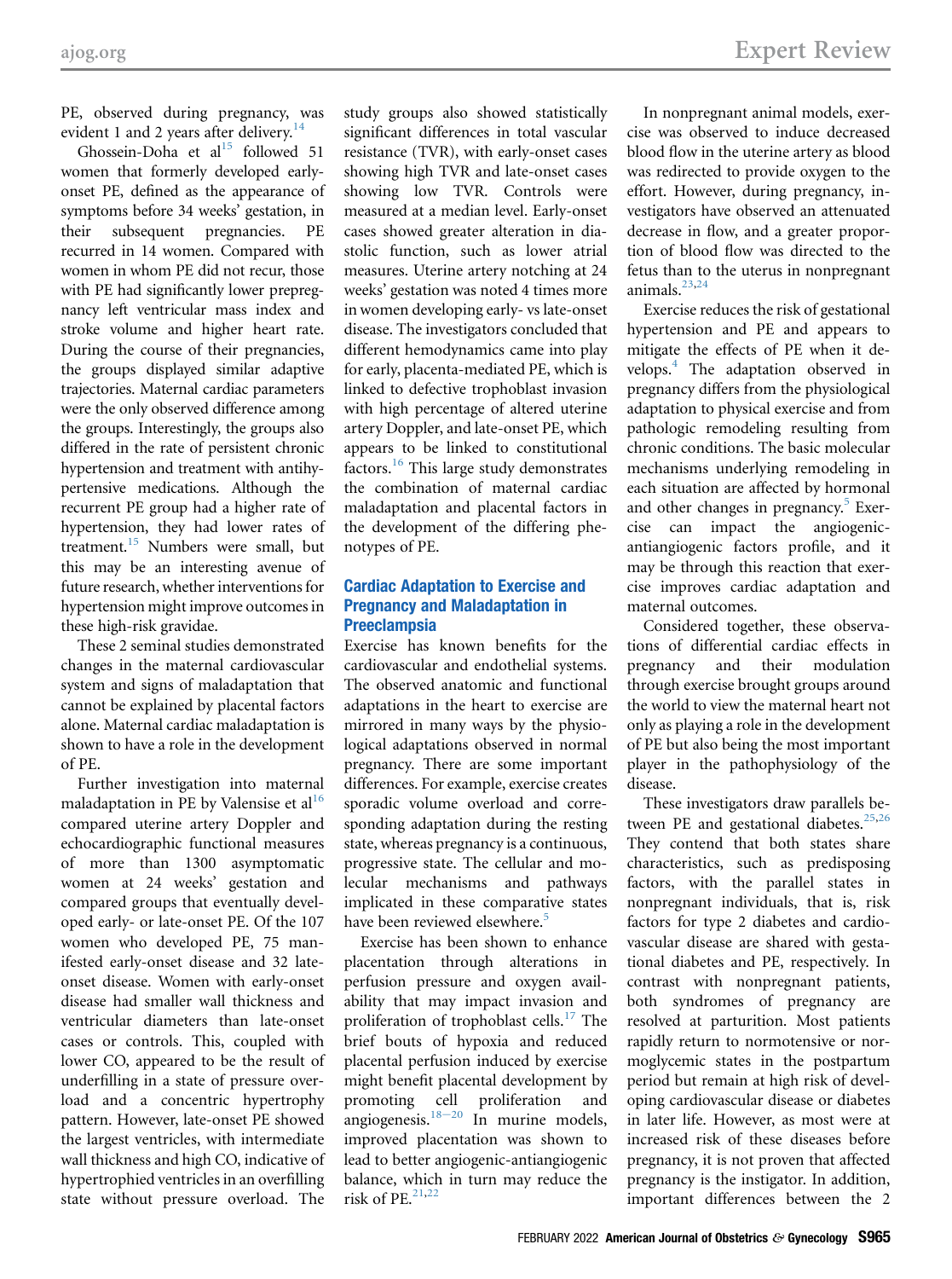pregnancy syndromes are the preponderance of nulliparas in PE and the occurrence of type 2 diabetes in males. Unlike diabetes, PE never occurs without a placenta.

#### The Imperative Role of the Placenta in **Preeclampsia**

The cardiovascular model of PE, as presented above, contends that poor prepregnancy cardiovascular reserve or excessive cardiovascular demands in pregnancy are the precursors of PE. This model presents the maternal heart as the "engine" of pregnancy and gestational complications, whereas the placenta is merely the "radiator."<sup>[25](#page-8-14)[,27](#page-8-16)</sup> However, there are numerous examples of pregnancy complications and experimental research investigations that underline the essential role of the placenta in the development of the disease and serve as a "proof of concept," substantiating the placenta as the source of PE.

There are many examples of placentadependent pathologies that lead to PE, but they do not satisfactorily illustrate other pathways to the disease. Karumanchi et al<sup>[28](#page-8-17)</sup> provide a "missing link" among these varied mechanisms: soluble fms-like tyrosine kinase-1 (sFlt-1). The sFlt-1 receptor is a nonmembrane associated, and therefore free-circulating, antiangiogenic splice variant of the vascular endothelial growth factor (VEGF) receptor 1 (or Flt-1). As sFlt-1 resembles Flt-1 in its extracellular domain, it can compete with Flt-1, binding with the angiogenic factors, VEGF and placental-derived growth factor (PlGF), essentially removing them from circulation and diminishing their angiogenic effects.

In normal pregnancy, the angiogenic factor, PlGF, and the antiangiogenic factor, sFlt-1, are balanced, but unbalanced (with incre[ased](#page-8-17) sFlt-1 and decreased PlGF) in PE. $28-37$  Under hypoxic conditions, cytotrophoblasts up-regulate sFlt- $1.^{38,39}$  $1.^{38,39}$  $1.^{38,39}$  Sela et al<sup>40</sup> showed that sFlt-14 comes from syncytial knots, which in turn impacts on kidney function. When sFlt-1 and PlGF concentrations are balanced, normal angiogenesis is maintained. Antiangiogenic properties predominate when the balance is skewed[.28](#page-8-17),[35](#page-8-21)[,36](#page-8-22) Women with chronic hypertension, who are at very high risk of PE, were observed to have reduced firsttrimester concentrations of PlGF and sFlt-1, and this was more pronounced in women who developed PE.<sup>37</sup>

In addition, it has been shown that pravastatin may impact the angiogenicantiangiogenic balance by reducing the release of sFlt-1 from the placenta while increasing PlGF release and circulating PlGF, with potential usefulness in PE prevention.[41](#page-8-24)

The case of abdominal pregnancies has been suggested in support of the cardiovascular model of PE. By definition, in abdominal pregnancy, there is no intrauterine placenta or remodeling of the decidual spiral arteries; implantation, trophoblast invasion, and idiosyncratic vascular remodeling seem to arise in an ectopic location.<sup>[42](#page-8-25)</sup> However, despite this lack of spiral artery conversion, changes characteristic of pregnancy have been observed in the uterine and ophthalmic arteries, and uterine artery Doppler indices have been shown to be appropriately adapted during abdominal pregnancy.<sup>[43](#page-8-26)</sup> These pregnancies (although rare) have a high rate of PE. It is argued therefore that spiral artery conversion and shallow invasion are not essential for developing PE. From this, the supporters of the cardiovascular etiology interpret that placentation is not necessary for PE. However, other case reports<sup>[44](#page-8-27)[,45](#page-8-28)</sup> would tend to support the necessity of a placenta (albeit extrauterine) in the development of PE in these pregnancies. Piering et  $al<sup>44</sup>$  $al<sup>44</sup>$  $al<sup>44</sup>$ described a case of abdominal pregnancy carried to term. After the delivery of a live fetus and the placenta left in situ, PE persisted for more than 3 months after delivery, confirmed by clinical signs and kidney endotheliosis. The disease resolved after the removal of the placenta; kidney biopsy almost 2 years after delivery confirmed the resolution of endotheliosis. The patient was alive and well 25 years later, with normal kidney function and blood pressure.<sup>[44](#page-8-27)</sup> In another case $45$  of abdominal pregnancy with PE resulting in the delivery of a live term neonate, with placenta adherent to the broad ligament, cecum, and small bowel, a portion of the placenta was left in situ. The authors describe "a stormy postoperative course" necessitating anticonvulsants and antihypertensives to control worsening PE.[45](#page-8-28)

Pregnancies of fetuses with trisomy 13 have been observed to suffer a 6-fold increase in gestational hypertension and a 12-fold increase in severe PE.<sup>[46](#page-8-29)</sup> The balance between circulating angiogenic and antiangiogenic factors has been shown to differ from euploid cases: the placentas of these pregnancies were shown to have increased sFlt-1, and the mothers had decreased serum PlGF. A case series of trisomy 13 placental mosaicism cases showed that 3 of 6 women developed PE and 1 developed gestational hypertension.<sup>[46](#page-8-29)</sup>

Mirror syndrome is a curious disorder in which maternal symptoms "mirror" those of the fetus, which is affected by hydrops fetalis. The maternal clinical picture may mimic PE and resolve when the underlying fetal cause is treated. Llurba et al $^{47}$  $^{47}$  $^{47}$  examined the sera levels of angiogenic and antiangiogenic factors in mirror syndrome and compared them with preeclamptic and control cases. The investigators showed that sFlt-1, PlGF, sFlt-1-to-PlGF ratio, and soluble endoglin (sEng) in patients with mirror syndrome mimicked those of women with PE, that is, sFlt-1, sEng, and the sFlt-1-to-PlGF ratio were increased, whereas PlGF was decreased compared with controls. However, as mirror syndrome resolved, values gradually returned to levels comparable with controls. The authors note that tracking the level of these factors can differentiate between mirror syndrome and pre-eclamptic pregnancies.<sup>[47](#page-8-30)</sup>

A recognized puzzle of PE is the clear "protective effect" of cigarette smok-ing.<sup>[48](#page-8-31)</sup> Llurba et al<sup>[47](#page-8-30)</sup> investigated this clear inverse association as it relates to sFlt-1 and PlGF levels and uterine artery Doppler measures. The investigators found that even in women at high risk of PE based on their uterine artery Doppler screening results, serum PlGF remained higher, and the rate of PE that eventually developed was lower, compared with nonsmokers.[49](#page-8-32)

A known complication of twin pregnancy is discordant fetal development.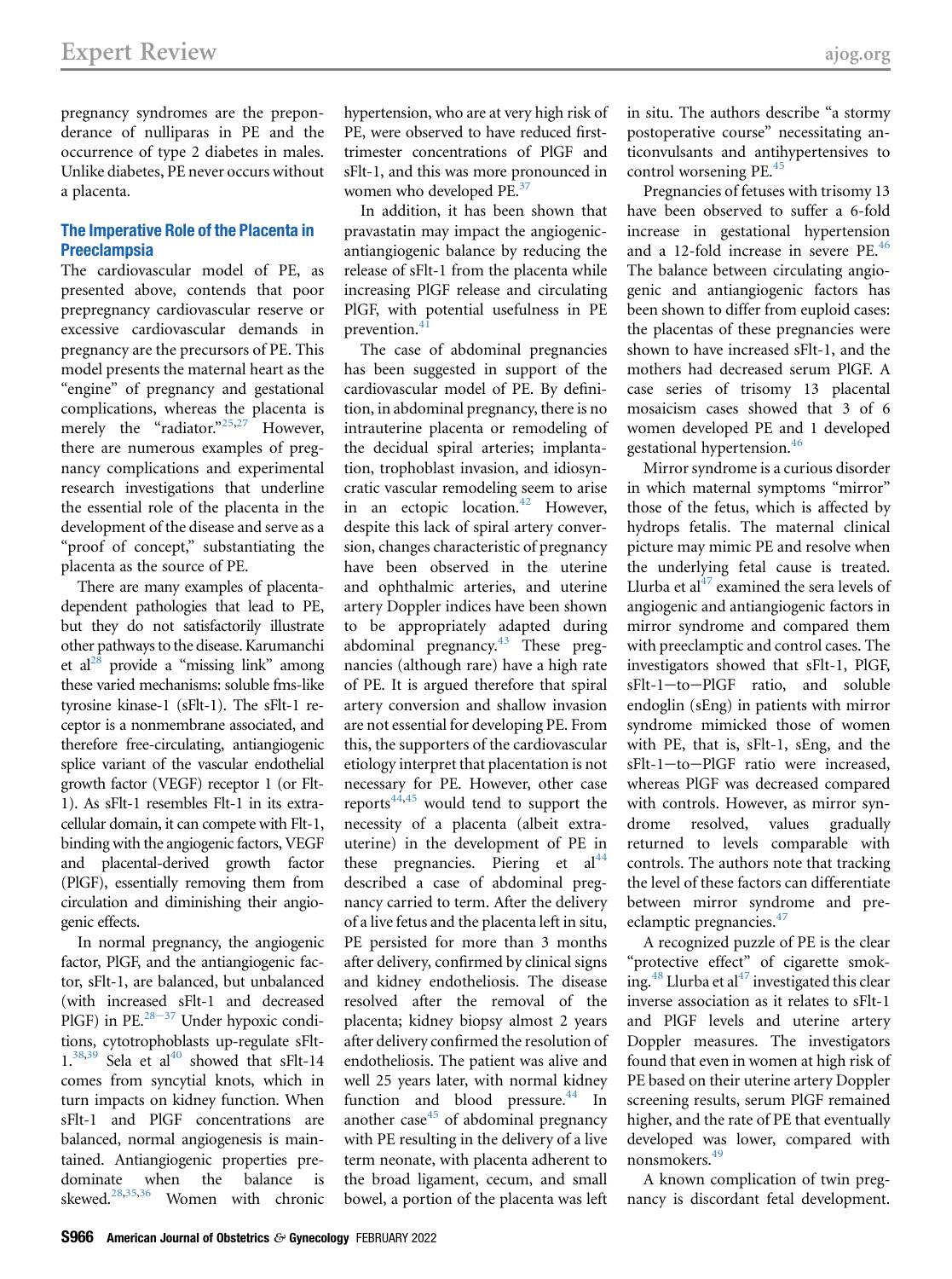We and others have reported twin pregnancies complicated by early-onset PE and discordance for IUGR.<sup>[40](#page-8-20),[50](#page-8-33)</sup> Selective feticide of the affected twin led to eventual resolution of the PE cascade. Cordocentesis performed before the procedure revealed higher levels of sFlt-1 in the circulation of the twin with IUGR. Moreover, maternal serum levels of sFlt-1 returned to normal as the PE symptoms resolved. $40$ 

Staff et  $al<sup>51</sup>$  $al<sup>51</sup>$  $al<sup>51</sup>$  proposed a model of PE phenotypes based on maternal endothelial response to circulating PlGF. PE and IUGR develop as a result of disturbed endothelial inflammatory response. Vascular endothelium may be characterized by pregestational endothelial inflammatory dysfunction. In this case, placentation may be normal, but owing to disturbed maternal endovascular response to circulating biomarkers, PE may develop without IUGR. In cases with normal pregestational maternal endothelium but poor placentation, an oxidatively stressed placenta and reduced levels of PlGF might lead to a dysfunctional maternal endothelial inflammatory response and ultimately to the maternal syndrome of PE and the fetal syndrome of IUGR. In a parallel scenario, this might lead to an oxidatively stressed placenta, reduced circulating PlGF levels but a maintained normal maternal vascular response, and the development of the fetal syndrome of IUGR in the absence of  $PE.<sup>51</sup>$  $PE.<sup>51</sup>$  $PE.<sup>51</sup>$ 

As canvased in a recent review,  $52$  an extreme example of PlGF-sFlt-1 balance and cardiac remodeling is found in cases of peripartum cardiomyopathy, a complication affecting previously healthy women with potential harmful long-term effects on their cardiovascular health. PE was observed at 4-fold the population prevalence, and sFlt-1 was significantly higher and persisted in the circulation significantly longer. $52$ 

### Maternal-Fetal Crosstalk in Implantation

The extensive work presented above demonstrates the maternal and placental causes and effects involved in the development of PE. The success of pregnancy depends on the integration of maternal factors and their impact on the fetus, and fetal factors on the uterus and other maternal organs.<sup>[53](#page-9-1),[54](#page-9-2)</sup> Most fascinating is the part played by the fetus in the creation of a favorable uterine milieu, by crosstalk with and changes to the uterus and the maternal heart. These processes begin with implantation and continue throughout pregnancy.

Implantation and placentation during the first trimester of pregnancy are the foundation of normal fetal development and a healthy pregnancy.<sup>[55](#page-9-3)</sup> Implantation, with subsequent migration of extravillous trophoblast (EVT) into the decidua and first third of the myometrium, includes invasion by EVT into the lumen of the spiral arteries and remodeling of their myometrial and decidual segments. These invaded segments widen and lose their smooth muscle to achieve vessels of low resistance and high capacitance.

Implantation and the initial development of the placenta involve crosstalk among fetal and maternal cells, including trophoblasts and decidual cell types, such as macrophages, dendritic cells, mesenchymal cells, and others. Our findings and those of others reveal the maternal natural killer (NK) cells as holding the principal role in the crosstalk of the maternal-fetal interface.

#### Decidual Natural Killer Cell Trophoblast Crosstalk

Immune cells comprise approximately 40% of the cells within the decidua. Obviously, they are needed to protect the placenta and fetus from pathogens. However, within the placental bed, maternal and fetal cells intermingle. The semiallogenic trophoblasts not only cohabit with the maternal cells but also collaborate successfully. They not only tolerate each other but also engage in crosstalk, to balance the activities necessary to lay the foundation for healthy pregnancy. Trophoblasts and decidual NK cells are at the forefront of successful implantation and maintenance of a healthy pregnancy. Trophoblasts are bathed in maternal blood and invade the uterine spiral arteries, evading the attack of resident NK cells, which comprise 50% to 70% of decidual lymphocytes. This is accomplished via

mechanisms that allow the placenta to live harmoniously in a nonallogenic environment: down-regulation of the highly polymorphic human leukocyte antigen (HLA)-A and HLA-B antigens in the syncytiotrophoblast while the invasive trophoblast expresses HLA-G of low polymorphism. Although NK cells are known for their killing properties for immune defense, they are builders at the maternal-fetal interface.<sup>[56,](#page-9-4)[57](#page-9-5)</sup> Chiefly, the decidual NK (dNK) cells produce factors necessary for appropriate placental bed development.<sup>[56](#page-9-4)</sup> Ashkar et al<sup>[58](#page-9-6)</sup> pioneered the seminal work in mice lacking uterine NK (uNK) cells, which showed that their pregnancies developed defective central artery remodeling and growth-restricted pups.<sup>[58](#page-9-6)</sup> Tayade and colleagues<sup>[59](#page-9-7)</sup> further demonstrated a role for PlGF (generally expressed by both uNK and trophoblasts) in uNK cell proliferation, and perhaps differentiation, by employing mice null for PlGF expression.<sup>[59](#page-9-7)</sup> Similarly, in humans, the dNK cells produce chemokines, growth factors, cytokines, and angiogenic factors vital for the appropriate development and mainte-nance of the maternal-fetal interface.<sup>[57](#page-9-5)</sup> Interestingly, the numbers of dNK are the highest in the first trimester of pregnancy, and by the early second trimester of pregnancy, their numbers steadily decrease, perhaps reflecting the role that they play when conversion of the spiral arteries is completed and remodeling of the placental vasculature ensues. This reciprocal discourse is further reflected in the homing of both trophoblasts and dNK cells to the maternal-fetal interface. Although the trophoblast is intrinsically programmed to invade, $60$  the invasive trophoblast is further directed and homed by chemokine signaling of the decidual NK cell (interleukin-8, interferon gamma-induced protein 10) via chemokine receptor expression (CXCR1, CXCR3) on the invasive trophoblast.<sup>56</sup> Likewise, the trophoblast, by expressing chemokine (CXCL12), signals chemokine receptor (CXCR4) expressing decidual NK cells for colocalization to the decidua.<sup>61</sup>

Recently, memorylike properties have been demonstrated in human peripheral blood NK cells, mainly in instances of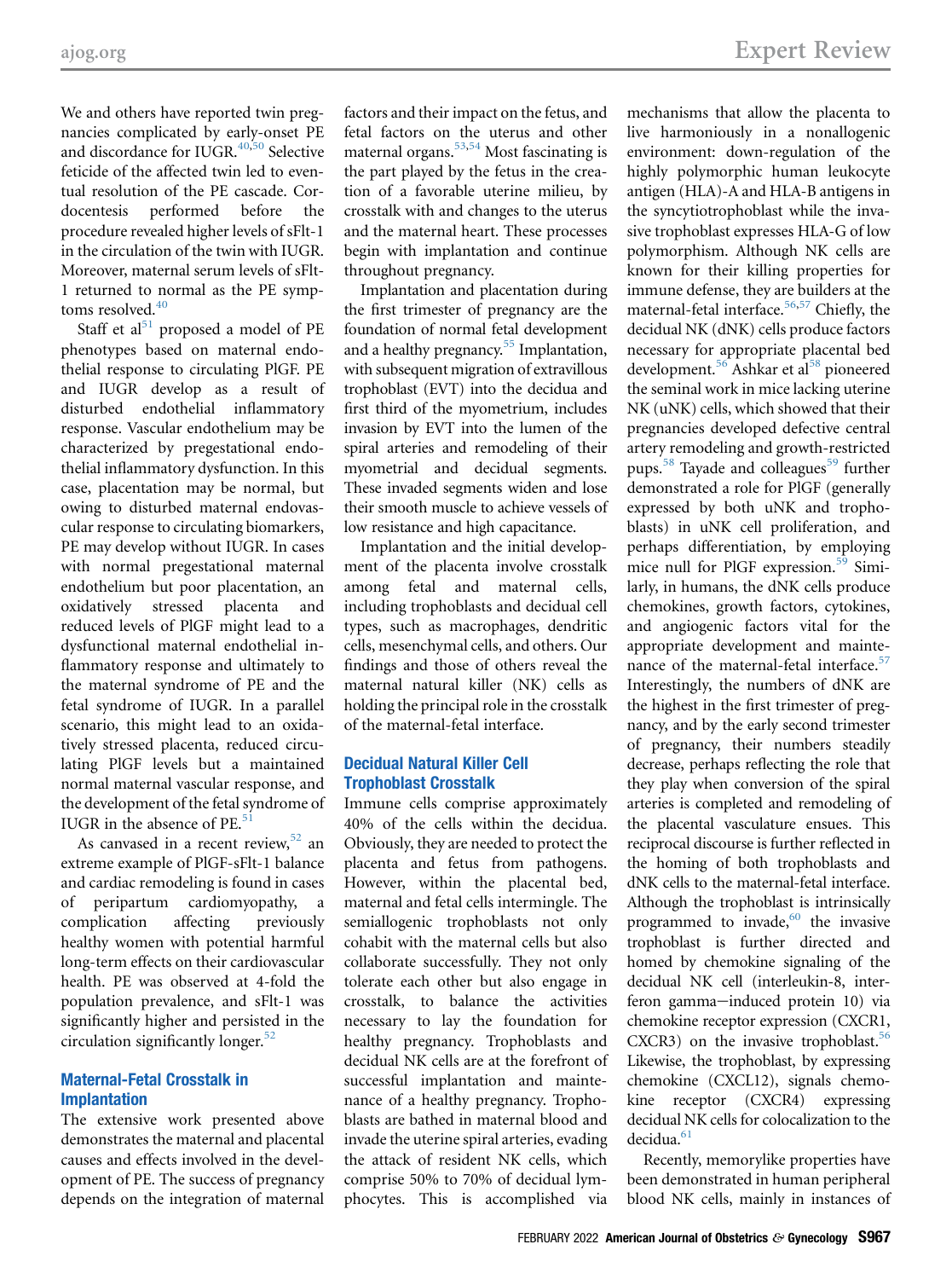viral reinfection. $62$  These observations are remarkable because NK cells are part of the innate immune system rather than the acquired immune system. In light of these findings, the role that dNK cells play in remodeling the placental bed may afford an explanation as to why first pregnancy is a risk factor for PE. We and our colleagues found that the dNK cells of parous women showed enhanced expression of certain cell receptors and enriched production of angiogenic factors and cytokines compared with dNK cells of nulliparous women.<sup>63[,64](#page-9-12)</sup> Specifically, these Pregnancy Trained dNK (PTdNK) cells from parous women are primed to act with greater expression of the receptors NKG2C and LILRB1, which bind HLA-G and HLA-E expressed on EVTs. These features are stored as epigenetic changes in the NK cells residing in the endometrium between pregnancies, where they remain "on call" to operate more robustly in subsequent pregnancies. PTdNK cells showed superior growth factor production and immune modulation, NK activation, interleukins, hormone regulation, and chemokine ligands and receptors and may act with greater efficiency to remodel the placental bed, resulting in enhanced placentation and hence lower risk of the development of PE. $^{63,64}$  $^{63,64}$  $^{63,64}$ 

In the context of the above, it is most interesting that the ligands of fetal HLA-E and HLA-G activate via their attachment to receptors on maternal NK cells and production and expression of growth and angiogenic factors and others, which allow placentation and fetal development. During first pregnancy, these processes are less efficient, leading to higher rates of PE in primigravidae.

In a further demonstration of maternal-fetal crosstalk in immune response and balance between the trophoblasts and dNK cells, Moffett and Colucci<sup>65</sup> described coevolutionary development of HLA antigens on invasive trophoblasts (HLA-G, HLA-E, and HLA-C) and specific NK cell receptors (LILR, CD94/NKG2, KIR). Based on the finding that the likelihood of PE is associated with KIRA and KIRB receptors on NK cells that bind particular C1 and C2 classes of HLA-C ligands on

trophoblasts with differing binding affinities and inhibitory and activating<br>properties,  $65,66$  the coevolutionary the coevolutionary development of these NK receptor and trophoblast ligand pairs highlights the balance between maternal-fetal immune inhibition and activation in maintaining a healthy pregnancy.

## Maternal-Fetal Cell Signaling Via Extracellular Vesicle Delivery

In addition to the mechanisms described above, intracellular maternal-fetal crosstalk can also occur via a broad category of molecules termed extracellular vesicles (EVs) that include microvesicles, apoptotic bodies, and exosomes, which differ in their membrane origin $67,68$  $67,68$  and are heterogeneous in particle size and cargo. The cargo consists of molecules that the EVs transport to cells, tissues, and organs, either in close proximity or in distant sites, including but not limited to proteins, phospholipids, mRNA, and miRNA. As a mode of intercellular communication, the ability of EVs to transfer molecules in membrane-bound vesicles, protected from degradation, affords a mechanism to regulate divergent cell processes, spanning normal physiology to disease pathogenesis and infection. As a method of maternal-fetal communication, the recipients of EVs, especially placental EVs entering the maternal blood circulation, include but are not limited to the maternal liver, endothelial cells, immune cells, and heart as potential targets.<sup>[69](#page-9-17)</sup> In normal physiological pregnancy, a limited number of placental EVs are found whose release can be governed by oxygen tension and glucose concentration, and their numbers normally [inc](#page-9-18)rease as gestation progresses.<sup>70-72</sup> These include EVs that are bioreactive, promoting endothelial tube formation, $72 \text{ modulating immune}$ function, and promoting metabolic adaptations $73$  and spiral artery remodeling and angiogenesis through stimulation of endothelial cells.<sup>[74](#page-9-21)-77</sup> EVs do not function during pregnancy: exosomes carrying miRNAs have been shown to enhance implantation. Here, miRNAs carried within exosomes originating in endometrial epithelial cells (Hsa-miR-30d) and incorporated into the

trophectoderm of blastocysts impacted trophoblast target genes (Hqb3, Hqa7, cdh5) relevant for implantation.<sup>[68](#page-9-16)</sup> The field of EVs and their roles in human reproduction represent a burgeoning field of investigation, highlighting a new mechanism of maternal-fetal cell communication. Molecular signaling by EVs is beneficial in mediating maternalfetal crosstalk and is engaged in normal placentation and pregnancy. Conversely, cargo carried by EVs has been shown to have a harmful effect on pregnancy, leading to complications, specifically PE. Burton et  $al^{78}$  $al^{78}$  $al^{78}$  have proposed that the nonconverted spiral arteries of PE expel maternal blood into the intervillous space in a turbulent jet fashion with shear stress potential to damage villous structure and release of membrane-bound EVs because of their maladapted narrow structure.<sup>78</sup> This proposal of far-reaching implications would go hand in hand with the observation of increased EVs found in the maternal circulation in PE.<sup>[79](#page-9-23)</sup> The EVs observed in increased numbers in PE include specific miRNAs with harmful potential to endothelial cell function and syncytial apoptotic bodies ferrying cell death signals. These observations have led to the proposal that the cargo of extracellular microvesicles originating from the syncytiotrophoblast circulating in maternal blood may prove useful as a biomarker for PE.<sup>80,[81](#page-9-25)</sup>

Especially significant for maternalfetal communication with relevance to PE are the findings of Rajakumar et al.<sup>[82](#page-9-26)</sup> SFlt-1 is highly expressed in the syncytial knots of preeclamptic placentas. $40$  Rajakumar was able to demonstrate that circulating syncytial aggregates of syncytial knots (from preeclamptic and normal placentas) contain both sFlt-1 protein and sFlt-1 transcriptionally active mRNA. These microparticles of placental origin that harbor sFlt-1 represent a method through which the antiangiogenic signature of PE enters the maternal circulation to target maternal tissues and organs.

## The Impact of the Fetus on Maternal Cardiac Remodeling

The effect of maternal cardiac function on the development of her fetus is clear: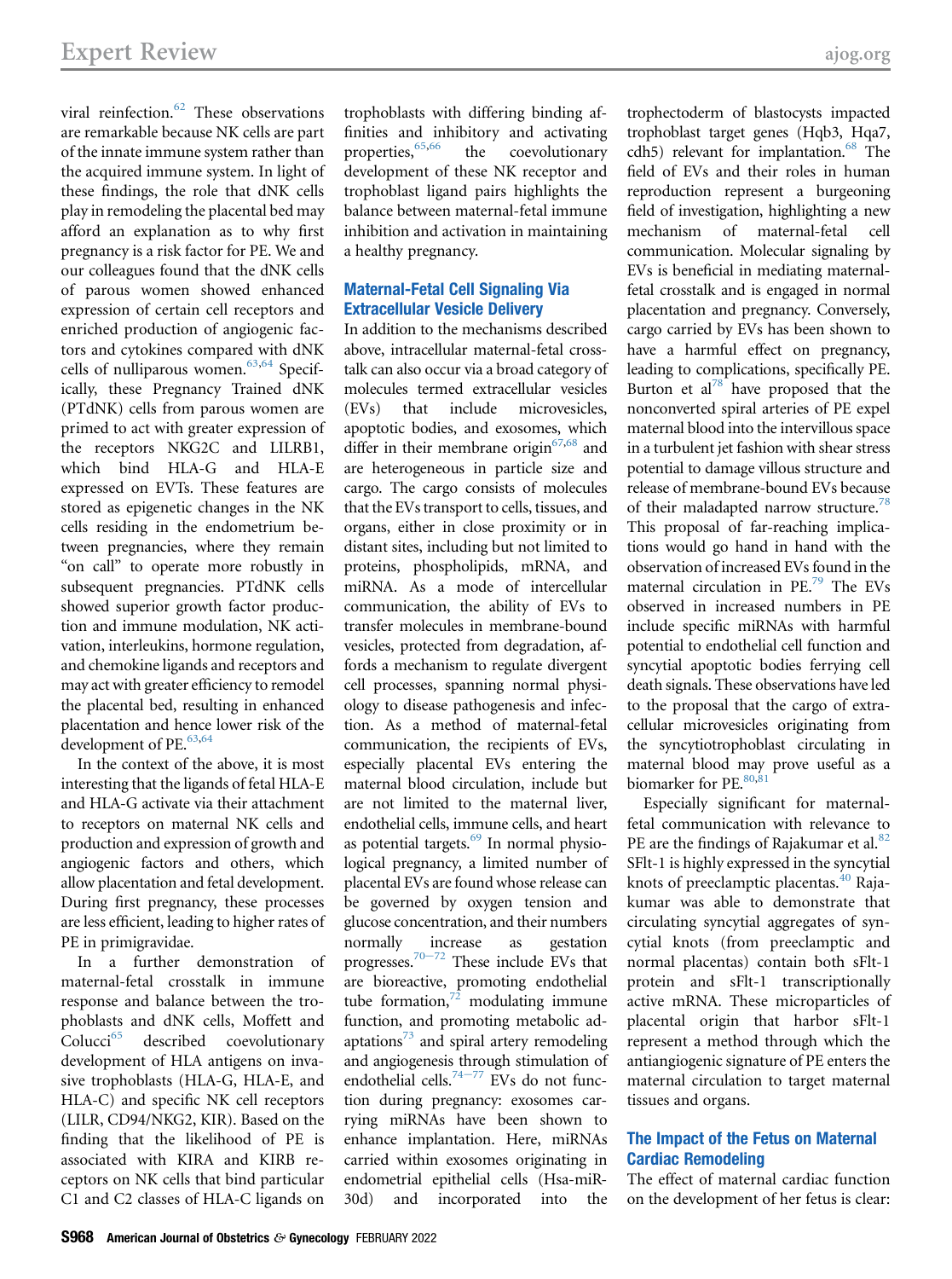without the maternal cardiovascular system to supply nutrient and gas exchange, there would be no pregnancy. Perhaps less clear is the effect of the fetus on maternal cardiac remodeling, as has been shown in animal models and in humans. Recently, researchers have demonstrated evidence of maternal cardiac hypertrophy driven by hormones associated with pregnancy, especially progesterone, during the first trimester of pregnancy, before the establishment of the functional placenta. Progesterone induces reduced peripheral vascular resistance (PVR), possibly initiating the increased volume overload and subsequent functional changes. The observed surge in progesterone activates calcineurin, which in turn initiates pathways, such as Akt and its downstream targets,  $83,84$  $83,84$  and induces cardiac hypertrophy[.83](#page-9-27) Estrogens, produced first by the corpus luteum and subsequently chiefly by the syncytiotrophoblast, impact uterine artery vasodilation and other cellular processes in remodeling of the uterine vasculature $85$  to increase uteroplacental blood flow and reduce PVR.<sup>[53,](#page-9-1)[54](#page-9-2)</sup> These changes and other adaptations in the maternal renal and pulmonary systems work to increase blood volume and  $CO<sup>53</sup>$  $CO<sup>53</sup>$  $CO<sup>53</sup>$ 

A recent study in a mouse model showed that PlGF is associated with systemic maternal cardiovascular adaptations to pregnancy.<sup>86</sup> The investigators in the Croy laboratory employed PlGF knockout mice (PlGF negative) and healthy controls to compare virgin, pregnant, and postpartum measures of cardiac and renal size and function. The PlGF-negative mice were found to have higher systolic blood pressure, lower CO, and greater left ventricular mass (LVM), whereas only the healthy control mice showed the expected gestational gain in LVM. By 16 days' gestation (close to term), PlGF knockout mice had hypertrophic kidneys and glomerular pathology.<sup>[86](#page-9-30)</sup>

In humans, Benschop et al<sup>[87](#page-9-31)</sup> measured PlGF at midpregnancy in 5475 singleton pregnancies and followed up maternal blood pressure and cardiac structure and Doppler parameters 6 years after delivery and blood pressure 9 years after delivery. The investigation

#### <span id="page-6-0"></span>**FIGURE**

The maternal cardiovascular-placental-fetal array: the integrated model of hemodynamic provision of healthy pregnancy for mother and offspring



The integrated maternal-placental-fetal milieu is composed of maternal and fetal tissues meeting to mediate the needs of the fetus and ensure maternal survival and adaptation to the demands of pregnancy. This intricate multidimensional array of tissues and resident and circulating factors involve the developing fetus, the growing placenta, the evolving decidua, and the dynamic maternal cardiovascular and other systems. Extravillous trophoblasts mediate remodeling of the maternal spiral arteries to create a conduit of low resistance and high capacitance. Decidual immune cells, dNK being the most prevalent, play an essential role in the appropriate development of the placental bed. Changes to maternal hemodynamics provide increased CO and decreased PVR to meet nutrient and gas exchange demands and other factors through the remodeled uterine arteries. The fetus and placenta supply estrogens, progesterone, and PlGF and its receptor (sFlt-1) to maintain the angiogenic-antiangiogenic balance necessary to mediate adaptational changes to the maternal cardiovascular and other systems. Disruption in any component or nexus among the constituent parts of the array or the commensality may lead to the multifaceted syndrome of preeclampsia.

CO, cardiac output; dNK, decidual natural killer cell;  $E_2$ , estrogen; NK, natural killer cell; PIGF, placental-derived growth factor; PVR, peripheral vascular resistance; sFIt-1, soluble fms-like tyrosine kinase-1.

Yagel. Preeclampsia: a syndrome of the maternal-placental-fetal array. Am J Obstet Gynecol 2022.

revealed that quartiles of PlGF level significantly correlated with persistent changes in cardiac remodeling. The lowest PlGF quartile group had significantly higher aortic root diameter, left atrial diameter, LVM, and systolic blood

pressure at 6 years after delivery than the highest quartile. This association was also maintained among women who did not develop pregnancy complications.<sup>[87](#page-9-31)</sup>

All of the above examples testify to the role of the fetus through placental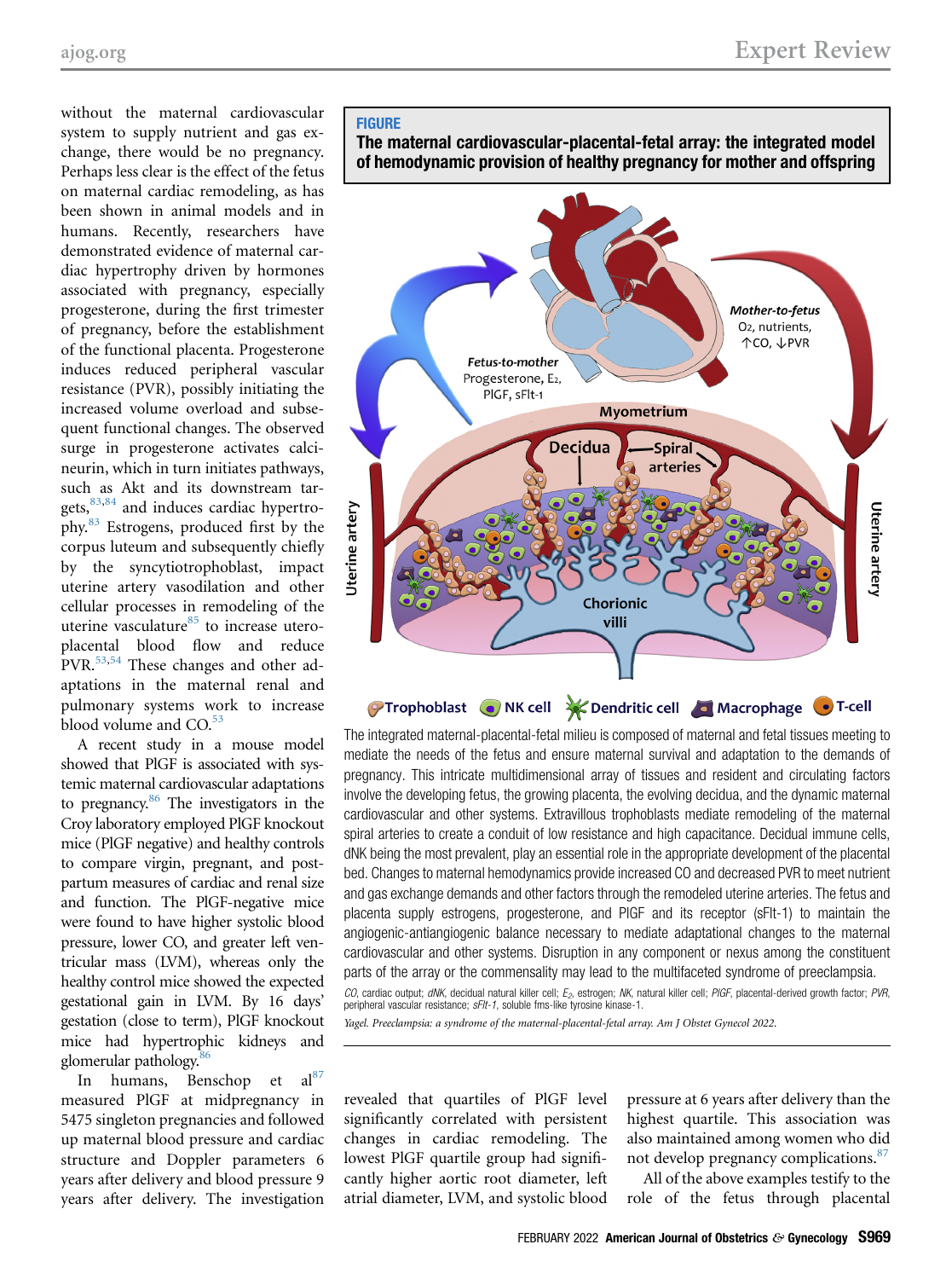expression of PlGF, estrogen, and progesterone into the maternal circulation to remodel the uterine and broader maternal milieu to optimize its environment and promote maternal cardiac adaptation and maternal survival to maintain healthy symbiosis ([Figure\)](#page-6-0).

#### When Things Go Wrong

Many maternal and fetal systems and conditions may be implicated in the development of PE. In many, or even most instances, the proportional contribution of maternal and placental factors in the clinical advent of PE may not be evident. Some are physiological but strain the maternal capability to adapt, such as twins and higher-order multiples, prolonged pregnancy, or fetal macrosomia. Others may hint at an underlying or preexisting difficulty in facing the demands of pregnancy, such as advanced maternal age, obesity, chronic hypertension, diabetes, or other systemic diseases. Placental etiologies of PE include but are not limited to the examples given above: hydatidiform mole, abdominal pregnancy, trisomy 13, and sFlt-1 and PlGF imbalances. Smoking in pregnancy inadvertently provides a "proof of concept" for the role of angiogenicantiangiogenic factors imbalance in PE.

First pregnancy differs from the other complications described above in that it represents the integration of the maternal-placental-fetal array and involvement of either or both: the maternal side or the fetal-placental side in the development of PE. Whether the maternal heart is inadequately prepared for or unable to adapt to the demands of pregnancy or the maternal-fetal interface is dysfunctional will come into play in first pregnancy in incipient PE [\(Figure](#page-6-0)). Contrasting first and subsequent pregnancies reveals the epigenetic memory acquired by the mother, not only at the maternal-fetal interface but also in the maternal cardiovascular system and elsewhere. These myriad adaptations are brought about through crosstalk among many cell types.

#### Clinical Significance

Recognition of the interconnected roles played by the maternal and fetalplacental systems in healthy pregnancies and in the development of PE has important implications for directing future avenues of research and planning screening, diagnosis, treatment, and follow-up approaches and modalities. For example, screening might include not only traditional risk factors for PE but also maternal hemodynamic measures, such as CO and PVR, and the fetal-placental factors PlGF and sFlt- $1.^{88-90}$  The integration of maternal and fetal-placental parameters in the success of PE risk prediction,  $88-90$  $88-90$  reinforces the interdependence of all the maternalplacental-fetal array components in the development of the disease.

In the realm of possible future preventative and therapeutic interventions, there may be a benefit to offering aspirin to all primigravidae and at-risk multigravidae and to prescribing antihypertensive medication where indicated. Pravastatin has shown some promise $91$  in preventative and therapeutic studies and may prove to be of benefit pending further study. However, sildenafil, which seemed effective in improving PE phenotypes in preclinical studies and early human trials, was not found to improve outcomes in IUGR, with or without PE.<sup>[92](#page-9-34)</sup> Most recently, researchers showed $93$  that in a baboon model of PE, short interfering RNAs (siRNAs) selectively silenced the 3 sFlt1 mRNA isoforms primarily responsible for placental overexpression of sFlt1[.93](#page-9-35) Pending further investigations, this may open avenues to the development of an RNAi-based treatment of PE.

In the absence of contraindications, we should encourage all our patients to take moderate daily exercise. During the postpartum period, follow-up could include maternal cardiac assessment so that therapeutic and preventative measures can be started early, with an eye to improving women's heart health and metabolic status in the reproductive years and beyond.

#### Summary and Conclusions

The maternal-fetal interface has been characterized in many ways: as a scene of conflict and competition, danger, immune suppression, commensalism, or mutuality or "an intricate admixture of

cooperation and conflict." [94](#page-9-36) Common to all these representations is the understanding that successful pregnancy and parturition depend on balancing the provision of resources to maintain the mother and fetus, to ensure optimal survival of both. The adaptations necessary to preserve the mother and her offspring have been shown to impact the health of both, far beyond the postpartum period.

Numerous combinations of possible disturbances, evinced as either fetal or maternal maladaptation or maldevelopment from implantation to parturition, can lead to the development of PE. The commonality is a failure of working together. Characterization of PE as solely a failure of placentation is an oversimplification of the maternal-fetalplacental array, whereas portrayal of this complex syndrome as a failure of maternal cardiovascular adaptation ignores reality.

Unmet demand created in the case of a very large fetus or multiple pregnancy can lead to the syndrome of PE, whereas at the other end of the spectrum, poor placental development and deficient maternal vascular remodeling will lead to the appearance of early-onset PE. The importance of understanding this duality is in designing preventative programs and treatment modalities.

#### <span id="page-7-0"></span>**REFERENCES**

1. [Page EW. The relation between hydatid](http://refhub.elsevier.com/S0002-9378(20)31197-2/sref1) [moles, relative ischemia of the gravid uterus, and](http://refhub.elsevier.com/S0002-9378(20)31197-2/sref1) [the placental origin of eclampsia. Am J Obstet](http://refhub.elsevier.com/S0002-9378(20)31197-2/sref1) [Gynecol 1939;37:291](http://refhub.elsevier.com/S0002-9378(20)31197-2/sref1)–3.

- <span id="page-7-1"></span>2. [Brosens I, Pijnenborg R, Vercruysse L,](http://refhub.elsevier.com/S0002-9378(20)31197-2/sref2) Romero R. The "[Great Obstetrical Syndromes](http://refhub.elsevier.com/S0002-9378(20)31197-2/sref2)" [are associated with disorders of deep placen](http://refhub.elsevier.com/S0002-9378(20)31197-2/sref2)[tation. Am J Obstet Gynecol 2011;204:](http://refhub.elsevier.com/S0002-9378(20)31197-2/sref2) 193–[201.](http://refhub.elsevier.com/S0002-9378(20)31197-2/sref2)
- <span id="page-7-3"></span><span id="page-7-2"></span>3. [Sanghavi M, Rutherford JD. Cardiovascular](http://refhub.elsevier.com/S0002-9378(20)31197-2/sref3) [physiology of pregnancy. Circulation 2014;130:](http://refhub.elsevier.com/S0002-9378(20)31197-2/sref3) [1003](http://refhub.elsevier.com/S0002-9378(20)31197-2/sref3)–8.
- 4. [Skow RJ, King EC, Steinback CD,](http://refhub.elsevier.com/S0002-9378(20)31197-2/sref4) Davenport MH. The infl[uence of prenatal exer](http://refhub.elsevier.com/S0002-9378(20)31197-2/sref4)[cise and pre-eclampsia on maternal vascular](http://refhub.elsevier.com/S0002-9378(20)31197-2/sref4) [function. Clin Sci \(Lond\) 2017;131:2223](http://refhub.elsevier.com/S0002-9378(20)31197-2/sref4)–40.
- <span id="page-7-5"></span><span id="page-7-4"></span>5. [Li J, Umar S, Amjedi M, et al. New frontiers in](http://refhub.elsevier.com/S0002-9378(20)31197-2/sref5) [heart hypertrophy during pregnancy. Am J](http://refhub.elsevier.com/S0002-9378(20)31197-2/sref5) [Cardiovasc Dis 2012;2:192](http://refhub.elsevier.com/S0002-9378(20)31197-2/sref5)–207.

6. [Thaler I, Manor D, Itskovitz J, et al. Changes in](http://refhub.elsevier.com/S0002-9378(20)31197-2/sref6) uterine blood fl[ow during human pregnancy. Am](http://refhub.elsevier.com/S0002-9378(20)31197-2/sref6) [J Obstet Gynecol 1990;162:121](http://refhub.elsevier.com/S0002-9378(20)31197-2/sref6)–5.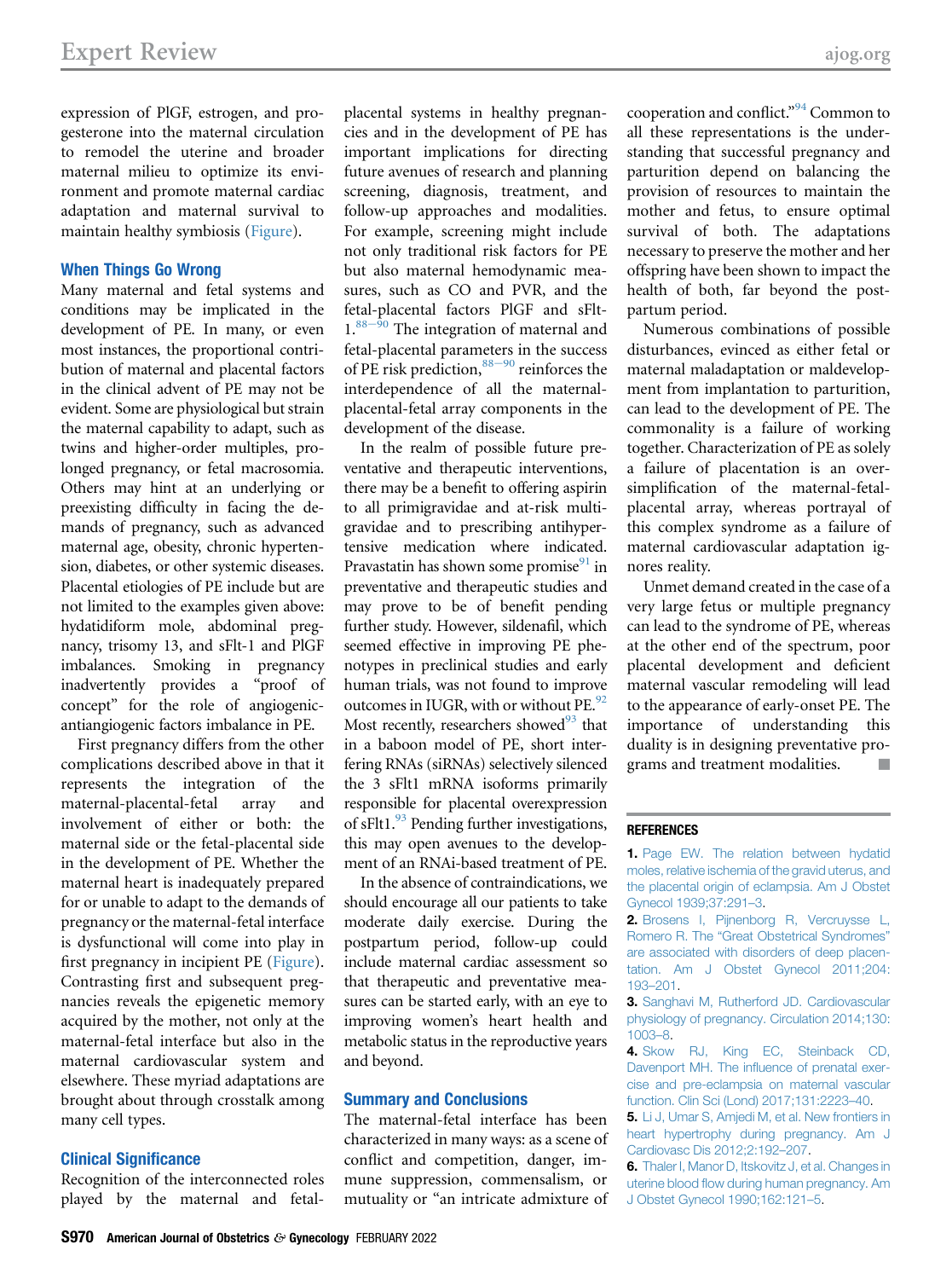7. [Palmer SK, Zamudio S, Cof](http://refhub.elsevier.com/S0002-9378(20)31197-2/sref7)fin C, Parker S, [Stamm E, Moore LG. Quantitative estimation of](http://refhub.elsevier.com/S0002-9378(20)31197-2/sref7) [human uterine artery blood](http://refhub.elsevier.com/S0002-9378(20)31197-2/sref7) flow and pelvic blood fl[ow redistribution in pregnancy. Obstet Gynecol](http://refhub.elsevier.com/S0002-9378(20)31197-2/sref7) [1992;80:1000](http://refhub.elsevier.com/S0002-9378(20)31197-2/sref7)–6.

8. [Mabie WC, DiSessa TG, Crocker LG,](http://refhub.elsevier.com/S0002-9378(20)31197-2/sref8) [Sibai BM, Arheart KL. A longitudinal study of](http://refhub.elsevier.com/S0002-9378(20)31197-2/sref8) [cardiac output in normal human pregnancy. Am](http://refhub.elsevier.com/S0002-9378(20)31197-2/sref8) [J Obstet Gynecol 1994;170:849](http://refhub.elsevier.com/S0002-9378(20)31197-2/sref8)–56.

<span id="page-8-0"></span>9. [Flo K, Wilsgaard T, Vårtun A, Acharya G.](http://refhub.elsevier.com/S0002-9378(20)31197-2/sref9) [A longitudinal study of the relationship between](http://refhub.elsevier.com/S0002-9378(20)31197-2/sref9) [maternal cardiac output measured by imped](http://refhub.elsevier.com/S0002-9378(20)31197-2/sref9)[ance cardiography and uterine artery blood](http://refhub.elsevier.com/S0002-9378(20)31197-2/sref9) flow [in the second half of pregnancy. BJOG](http://refhub.elsevier.com/S0002-9378(20)31197-2/sref9) [2010;117:837](http://refhub.elsevier.com/S0002-9378(20)31197-2/sref9)–44.

<span id="page-8-1"></span>10. [Hunter S, Robson SC. Adaptation of the](http://refhub.elsevier.com/S0002-9378(20)31197-2/sref10) [maternal heart in pregnancy. Br Heart J](http://refhub.elsevier.com/S0002-9378(20)31197-2/sref10) [1992;68:540](http://refhub.elsevier.com/S0002-9378(20)31197-2/sref10)–3.

<span id="page-8-2"></span>11. [Meah VL, Cockcroft JR, Backx K, Shave R,](http://refhub.elsevier.com/S0002-9378(20)31197-2/sref11) [Stöhr EJ. Cardiac output and related haemo](http://refhub.elsevier.com/S0002-9378(20)31197-2/sref11)[dynamics during pregnancy: a series of meta](http://refhub.elsevier.com/S0002-9378(20)31197-2/sref11)[analyses. Heart 2016;102:518](http://refhub.elsevier.com/S0002-9378(20)31197-2/sref11)–26.

<span id="page-8-3"></span>12. [Clapp JF 3rd, Capeless E. Cardiovascular](http://refhub.elsevier.com/S0002-9378(20)31197-2/sref12) [function before, during, and after the](http://refhub.elsevier.com/S0002-9378(20)31197-2/sref12) first and [subsequent pregnancies. Am J Cardiol](http://refhub.elsevier.com/S0002-9378(20)31197-2/sref12) [1997;80:1469](http://refhub.elsevier.com/S0002-9378(20)31197-2/sref12)–73.

<span id="page-8-4"></span>13. [Melchiorre K, Sutherland G, Sharma R,](http://refhub.elsevier.com/S0002-9378(20)31197-2/sref13) [Nanni M, Thilaganathan B. Mid-gestational](http://refhub.elsevier.com/S0002-9378(20)31197-2/sref13) [maternal cardiovascular pro](http://refhub.elsevier.com/S0002-9378(20)31197-2/sref13)file in preterm and [term pre-eclampsia: a prospective study. BJOG](http://refhub.elsevier.com/S0002-9378(20)31197-2/sref13) [2013;120:496](http://refhub.elsevier.com/S0002-9378(20)31197-2/sref13)–504.

<span id="page-8-5"></span>14. [Melchiorre K, Sutherland GR, Liberati M,](http://refhub.elsevier.com/S0002-9378(20)31197-2/sref14) [Thilaganathan B. Preeclampsia is associated](http://refhub.elsevier.com/S0002-9378(20)31197-2/sref14) [with persistent postpartum cardiovascular](http://refhub.elsevier.com/S0002-9378(20)31197-2/sref14) [impairment. Hypertension 2011;58:709](http://refhub.elsevier.com/S0002-9378(20)31197-2/sref14)–15.

<span id="page-8-6"></span>15. [Ghossein-Doha C, Spaanderman ME, Al](http://refhub.elsevier.com/S0002-9378(20)31197-2/sref15) [Doulah R, Van Kuijk SM, Peeters LL. Maternal](http://refhub.elsevier.com/S0002-9378(20)31197-2/sref15) [cardiac adaptation to subsequent pregnancy in](http://refhub.elsevier.com/S0002-9378(20)31197-2/sref15) [formerly pre-eclamptic women according to](http://refhub.elsevier.com/S0002-9378(20)31197-2/sref15) [recurrence of pre-eclampsia. Ultrasound Obstet](http://refhub.elsevier.com/S0002-9378(20)31197-2/sref15) [Gynecol 2016;47:96](http://refhub.elsevier.com/S0002-9378(20)31197-2/sref15)–103.

<span id="page-8-7"></span>16. [Valensise H, Vasapollo B, Gagliardi G,](http://refhub.elsevier.com/S0002-9378(20)31197-2/sref16) [Novelli GP. Early and late preeclampsia: two](http://refhub.elsevier.com/S0002-9378(20)31197-2/sref16) [different maternal hemodynamic states in the](http://refhub.elsevier.com/S0002-9378(20)31197-2/sref16) [latent phase of the disease. Hypertension](http://refhub.elsevier.com/S0002-9378(20)31197-2/sref16) [2008;52:873](http://refhub.elsevier.com/S0002-9378(20)31197-2/sref16)–80.

<span id="page-8-8"></span>17. [Bergmann A, Zygmunt M, Clapp JF 3rd.](http://refhub.elsevier.com/S0002-9378(20)31197-2/sref17) [Running throughout pregnancy: effect on](http://refhub.elsevier.com/S0002-9378(20)31197-2/sref17) [placental villous vascular volume and cell prolif](http://refhub.elsevier.com/S0002-9378(20)31197-2/sref17)[eration. Placenta 2004;25:694](http://refhub.elsevier.com/S0002-9378(20)31197-2/sref17)–8.

<span id="page-8-9"></span>18. [Clapp JF 3rd. The effects of maternal exer](http://refhub.elsevier.com/S0002-9378(20)31197-2/sref18)[cise on fetal oxygenation and feto-placental](http://refhub.elsevier.com/S0002-9378(20)31197-2/sref18) [growth. Eur J Obstet Gynecol Reprod Biol](http://refhub.elsevier.com/S0002-9378(20)31197-2/sref18) [2003;110\(Suppl1\):S80](http://refhub.elsevier.com/S0002-9378(20)31197-2/sref18)–5.

19. [Genbacev O, Zhou Y, Ludlow JW,](http://refhub.elsevier.com/S0002-9378(20)31197-2/sref19) [Fisher SJ. Regulation of human placental](http://refhub.elsevier.com/S0002-9378(20)31197-2/sref19) [development by oxygen tension. Science](http://refhub.elsevier.com/S0002-9378(20)31197-2/sref19) [1997;277:1669](http://refhub.elsevier.com/S0002-9378(20)31197-2/sref19)–72.

20. [Patel J, Landers K, Mortimer RH, Richard K.](http://refhub.elsevier.com/S0002-9378(20)31197-2/sref20) [Regulation of hypoxia inducible factors \(HIF\) in](http://refhub.elsevier.com/S0002-9378(20)31197-2/sref20) [hypoxia and normoxia during placental devel](http://refhub.elsevier.com/S0002-9378(20)31197-2/sref20)[opment. Placenta 2010;31:951](http://refhub.elsevier.com/S0002-9378(20)31197-2/sref20)–7.

<span id="page-8-10"></span>21. [Gilbert JS, Banek CT, Bauer AJ, Gingery A,](http://refhub.elsevier.com/S0002-9378(20)31197-2/sref21) [Needham K. Exercise training attenuates](http://refhub.elsevier.com/S0002-9378(20)31197-2/sref21) [placental ischemia-induced hypertension and](http://refhub.elsevier.com/S0002-9378(20)31197-2/sref21) [angiogenic imbalance in the rat. Hypertension](http://refhub.elsevier.com/S0002-9378(20)31197-2/sref21) [2012;60:1545](http://refhub.elsevier.com/S0002-9378(20)31197-2/sref21)–51.

<span id="page-8-11"></span>22. [Gilbert JS, Banek CT, Bauer AJ, Gingery A,](http://refhub.elsevier.com/S0002-9378(20)31197-2/sref22) [Dreyer HC. Placental and vascular adaptations](http://refhub.elsevier.com/S0002-9378(20)31197-2/sref22) [to exercise training before and during pregnancy](http://refhub.elsevier.com/S0002-9378(20)31197-2/sref22) [in the rat. Am J Physiol Regul Integr Comp](http://refhub.elsevier.com/S0002-9378(20)31197-2/sref22) [Physiol 2012;303:R520](http://refhub.elsevier.com/S0002-9378(20)31197-2/sref22)–6.

<span id="page-8-12"></span>23. O'[Hagan KP, Alberts JA. Uterine artery](http://refhub.elsevier.com/S0002-9378(20)31197-2/sref23) blood fl[ow and renal sympathetic nerve activity](http://refhub.elsevier.com/S0002-9378(20)31197-2/sref23) [during exercise in rabbit pregnancy. Am J](http://refhub.elsevier.com/S0002-9378(20)31197-2/sref23) [Physiol Regul Integr Comp Physiol 2003;285:](http://refhub.elsevier.com/S0002-9378(20)31197-2/sref23) [R1135](http://refhub.elsevier.com/S0002-9378(20)31197-2/sref23)–44.

<span id="page-8-13"></span>24. [Lashley CJ, Supik DA, Atkinson JT,](http://refhub.elsevier.com/S0002-9378(20)31197-2/sref24) Murphy RJ, O'[Hagan KP. Effect of pregnancy on](http://refhub.elsevier.com/S0002-9378(20)31197-2/sref24) [the uterine vasoconstrictor response to exercise](http://refhub.elsevier.com/S0002-9378(20)31197-2/sref24) [in rats. Physiol Rep 2015;3:e12337](http://refhub.elsevier.com/S0002-9378(20)31197-2/sref24).

<span id="page-8-14"></span>25. [Thilaganathan B. Pre-eclampsia and the](http://refhub.elsevier.com/S0002-9378(20)31197-2/sref25) [cardiovascular-placental axis. Ultrasound](http://refhub.elsevier.com/S0002-9378(20)31197-2/sref25) [Obstet Gynecol 2018;51:714](http://refhub.elsevier.com/S0002-9378(20)31197-2/sref25)–7.

<span id="page-8-15"></span>26. [Thilaganathan B, Kalafat E. Cardiovascular](http://refhub.elsevier.com/S0002-9378(20)31197-2/sref26) [system in preeclampsia and beyond. Hyper](http://refhub.elsevier.com/S0002-9378(20)31197-2/sref26)[tension 2019;73:522](http://refhub.elsevier.com/S0002-9378(20)31197-2/sref26)–31.

<span id="page-8-16"></span>27. [Kalafat E, Thilaganathan B. Cardiovascular](http://refhub.elsevier.com/S0002-9378(20)31197-2/sref27) [origins of preeclampsia. Curr Opin Obstet](http://refhub.elsevier.com/S0002-9378(20)31197-2/sref27) [Gynecol 2017;29:383](http://refhub.elsevier.com/S0002-9378(20)31197-2/sref27)–9.

<span id="page-8-17"></span>28. [Karumanchi SA, Bdolah Y. Hypoxia and](http://refhub.elsevier.com/S0002-9378(20)31197-2/sref28) [sFlt-1 in preeclampsia: the](http://refhub.elsevier.com/S0002-9378(20)31197-2/sref28) "chicken-and-egg" [question. Endocrinology 2004;145:4835](http://refhub.elsevier.com/S0002-9378(20)31197-2/sref28)–7.

29. [Koga K, Osuga Y, Tajima T, et al. Elevated](http://refhub.elsevier.com/S0002-9378(20)31197-2/sref29) [serum soluble fms-like tyrosine kinase 1 \(sFlt1\)](http://refhub.elsevier.com/S0002-9378(20)31197-2/sref29) [level in women with hydatidiform mole. Fertil](http://refhub.elsevier.com/S0002-9378(20)31197-2/sref29) [Steril 2010;94:305](http://refhub.elsevier.com/S0002-9378(20)31197-2/sref29)–8.

30. Tsatsaris V, Goffi[n F, Munaut C, et al.](http://refhub.elsevier.com/S0002-9378(20)31197-2/sref30) [Overexpression of the soluble vascular endo](http://refhub.elsevier.com/S0002-9378(20)31197-2/sref30)[thelial growth factor receptor in preeclamptic](http://refhub.elsevier.com/S0002-9378(20)31197-2/sref30) [patients: pathophysiological consequences.](http://refhub.elsevier.com/S0002-9378(20)31197-2/sref30) [J Clin Endocrinol Metab 2003;88:5555](http://refhub.elsevier.com/S0002-9378(20)31197-2/sref30)–63.

31. [Sugimoto H, Hamano Y, Charytan D, et al.](http://refhub.elsevier.com/S0002-9378(20)31197-2/sref31) [Neutralization of circulating vascular endothelial](http://refhub.elsevier.com/S0002-9378(20)31197-2/sref31) [growth factor \(VEGF\) by anti-VEGF antibodies](http://refhub.elsevier.com/S0002-9378(20)31197-2/sref31) [and soluble VEGF receptor 1 \(sFlt-1\) induces](http://refhub.elsevier.com/S0002-9378(20)31197-2/sref31) [proteinuria. J Biol Chem 2003;278:12605](http://refhub.elsevier.com/S0002-9378(20)31197-2/sref31)–8.

32. [Chaiworapongsa T, Romero R, Espinoza J,](http://refhub.elsevier.com/S0002-9378(20)31197-2/sref32) [et al. Evidence supporting a role for blockade of](http://refhub.elsevier.com/S0002-9378(20)31197-2/sref32) [the vascular endothelial growth factor system in](http://refhub.elsevier.com/S0002-9378(20)31197-2/sref32) [the pathophysiology of preeclampsia. Young](http://refhub.elsevier.com/S0002-9378(20)31197-2/sref32) [Investigator Award. Am J Obstet Gynecol](http://refhub.elsevier.com/S0002-9378(20)31197-2/sref32) 2004;190:1541-[7. discussion 1547](http://refhub.elsevier.com/S0002-9378(20)31197-2/sref32)-50.

33. [Hertig A, Berkane N, Lefevre G, et al.](http://refhub.elsevier.com/S0002-9378(20)31197-2/sref33) [Maternal serum sFlt1 concentration is an early](http://refhub.elsevier.com/S0002-9378(20)31197-2/sref33) [and reliable predictive marker of preeclampsia.](http://refhub.elsevier.com/S0002-9378(20)31197-2/sref33) [Clin Chem 2004;50:1702](http://refhub.elsevier.com/S0002-9378(20)31197-2/sref33)–3.

34. [Noori M, Donald AE, Angelakopoulou A,](http://refhub.elsevier.com/S0002-9378(20)31197-2/sref34) [Hingorani AD, Williams DJ. Prospective study of](http://refhub.elsevier.com/S0002-9378(20)31197-2/sref34) [placental angiogenic factors and maternal](http://refhub.elsevier.com/S0002-9378(20)31197-2/sref34) [vascular function before and after preeclampsia](http://refhub.elsevier.com/S0002-9378(20)31197-2/sref34) [and gestational hypertension. Circulation](http://refhub.elsevier.com/S0002-9378(20)31197-2/sref34) [2010;122:478](http://refhub.elsevier.com/S0002-9378(20)31197-2/sref34)–87.

<span id="page-8-21"></span>35. [Lecarpentier E, Tsatsaris V. Angiogenic](http://refhub.elsevier.com/S0002-9378(20)31197-2/sref35) [balance \(sFlt-1/PlGF\) and preeclampsia. Ann](http://refhub.elsevier.com/S0002-9378(20)31197-2/sref35) [Endocrinol \(Paris\) 2016;77:97](http://refhub.elsevier.com/S0002-9378(20)31197-2/sref35)–100.

<span id="page-8-22"></span>36. [Lecarpentier É, Vieillefosse S, Haddad B,](http://refhub.elsevier.com/S0002-9378(20)31197-2/sref36) [et al. Placental growth factor \(PlGF\) and sFlt-1](http://refhub.elsevier.com/S0002-9378(20)31197-2/sref36) [during pregnancy: physiology, assay and inter](http://refhub.elsevier.com/S0002-9378(20)31197-2/sref36)[est in preeclampsia. Ann Biol Clin \(Paris\)](http://refhub.elsevier.com/S0002-9378(20)31197-2/sref36) [2016;74:259](http://refhub.elsevier.com/S0002-9378(20)31197-2/sref36)–67.

<span id="page-8-23"></span>37. [Nzelu D, Biris D, Karampitsakos T,](http://refhub.elsevier.com/S0002-9378(20)31197-2/sref37) [Nicolaides KK, Kametas NA. First trimester](http://refhub.elsevier.com/S0002-9378(20)31197-2/sref37) [serum angiogenic and anti-angiogenic factors in](http://refhub.elsevier.com/S0002-9378(20)31197-2/sref37) [women with chronic hypertension for the pre](http://refhub.elsevier.com/S0002-9378(20)31197-2/sref37)[diction of preeclampsia. Am J Obstet Gynecol](http://refhub.elsevier.com/S0002-9378(20)31197-2/sref37) [2020;222:374.e1](http://refhub.elsevier.com/S0002-9378(20)31197-2/sref37)–9.

<span id="page-8-18"></span>38. [Gerber HP, Condorelli F, Park J, Ferrara N.](http://refhub.elsevier.com/S0002-9378(20)31197-2/sref38) [Differential transcriptional regulation of the two](http://refhub.elsevier.com/S0002-9378(20)31197-2/sref38) [vascular endothelial growth factor receptor](http://refhub.elsevier.com/S0002-9378(20)31197-2/sref38) [genes. Flt-1, but not Flk-1/KDR, is up-regulated](http://refhub.elsevier.com/S0002-9378(20)31197-2/sref38) [by hypoxia. J Biol Chem 1997;272:23659](http://refhub.elsevier.com/S0002-9378(20)31197-2/sref38)–67.

<span id="page-8-19"></span>39. [Nagamatsu T, Fujii T, Kusumi M, et al.](http://refhub.elsevier.com/S0002-9378(20)31197-2/sref39) [Cytotrophoblasts up-regulate soluble fms-like](http://refhub.elsevier.com/S0002-9378(20)31197-2/sref39) [tyrosine kinase-1 expression under reduced](http://refhub.elsevier.com/S0002-9378(20)31197-2/sref39) [oxygen: an implication for the placental vascular](http://refhub.elsevier.com/S0002-9378(20)31197-2/sref39) [development and the pathophysiology of pre](http://refhub.elsevier.com/S0002-9378(20)31197-2/sref39)[eclampsia. Endocrinology 2004;145:4838](http://refhub.elsevier.com/S0002-9378(20)31197-2/sref39)–45.

<span id="page-8-20"></span>40. [Sela S, Itin A, Natanson-Yaron S, et al.](http://refhub.elsevier.com/S0002-9378(20)31197-2/sref40) A novel human-specifi[c soluble vascular endo](http://refhub.elsevier.com/S0002-9378(20)31197-2/sref40)[thelial growth factor receptor 1: cell-type](http://refhub.elsevier.com/S0002-9378(20)31197-2/sref40)specifi[c splicing and implications to vascular](http://refhub.elsevier.com/S0002-9378(20)31197-2/sref40) [endothelial growth factor homeostasis and](http://refhub.elsevier.com/S0002-9378(20)31197-2/sref40) [preeclampsia. Circ Res 2008;102:1566](http://refhub.elsevier.com/S0002-9378(20)31197-2/sref40)–74.

<span id="page-8-24"></span>41. [Gatford KL, Andraweera PH, Roberts CT,](http://refhub.elsevier.com/S0002-9378(20)31197-2/sref41) [Care AS. Animal models of preeclampsia: cau](http://refhub.elsevier.com/S0002-9378(20)31197-2/sref41)[ses, consequences, and interventions. Hyper](http://refhub.elsevier.com/S0002-9378(20)31197-2/sref41)[tension 2020;75:1363](http://refhub.elsevier.com/S0002-9378(20)31197-2/sref41)–81.

<span id="page-8-25"></span>42. [Sherer DM, Dalloul M, Gorelick C, et al.](http://refhub.elsevier.com/S0002-9378(20)31197-2/sref42) [Unusual maternal vasculature in the placental](http://refhub.elsevier.com/S0002-9378(20)31197-2/sref42) [periphery leading to the diagnosis of abdominal](http://refhub.elsevier.com/S0002-9378(20)31197-2/sref42) [pregnancy at 25 weeks](http://refhub.elsevier.com/S0002-9378(20)31197-2/sref42)' gestation. J Clin Ultra[sound 2007;35:268](http://refhub.elsevier.com/S0002-9378(20)31197-2/sref42)–73.

<span id="page-8-26"></span>43. [Acácio GL. Uterine artery Doppler patterns](http://refhub.elsevier.com/S0002-9378(20)31197-2/sref43) [in abdominal pregnancy. Ultrasound Obstet](http://refhub.elsevier.com/S0002-9378(20)31197-2/sref43) [Gynecol 2002;20:194](http://refhub.elsevier.com/S0002-9378(20)31197-2/sref43)–6.

<span id="page-8-27"></span>44. [Piering WF, Garancis JG, Becker CG,](http://refhub.elsevier.com/S0002-9378(20)31197-2/sref44) [Beres JA, Lemann J Jr. Preeclampsia related to](http://refhub.elsevier.com/S0002-9378(20)31197-2/sref44) [a functioning extrauterine placenta: report of a](http://refhub.elsevier.com/S0002-9378(20)31197-2/sref44) [case and 25-year follow-up. Am J Kidney Dis](http://refhub.elsevier.com/S0002-9378(20)31197-2/sref44) [1993;21:310](http://refhub.elsevier.com/S0002-9378(20)31197-2/sref44)–3.

<span id="page-8-28"></span>45. [Shembrey MA, Noble AD. An instructive](http://refhub.elsevier.com/S0002-9378(20)31197-2/sref45) [case of abdominal pregnancy. Aust N Z J Obstet](http://refhub.elsevier.com/S0002-9378(20)31197-2/sref45) [Gynaecol 1995;35:220](http://refhub.elsevier.com/S0002-9378(20)31197-2/sref45)–1.

<span id="page-8-29"></span>46. [Dotters-Katz SK, Hardisty E, Campbell E,](http://refhub.elsevier.com/S0002-9378(20)31197-2/sref46) [Vora N. Trisomy 13-con](http://refhub.elsevier.com/S0002-9378(20)31197-2/sref46)fined placental mosai[cism: is there an increased risk of gestational](http://refhub.elsevier.com/S0002-9378(20)31197-2/sref46) [hypertensive disorders? Prenat Diagn 2017;37:](http://refhub.elsevier.com/S0002-9378(20)31197-2/sref46) [938](http://refhub.elsevier.com/S0002-9378(20)31197-2/sref46)–9.

<span id="page-8-30"></span>47. [Llurba E, Marsal G, Sanchez O, et al.](http://refhub.elsevier.com/S0002-9378(20)31197-2/sref47) [Angiogenic and antiangiogenic factors before](http://refhub.elsevier.com/S0002-9378(20)31197-2/sref47) [and after resolution of maternal mirror syn](http://refhub.elsevier.com/S0002-9378(20)31197-2/sref47)[drome. Ultrasound Obstet Gynecol 2012;40:](http://refhub.elsevier.com/S0002-9378(20)31197-2/sref47) [367](http://refhub.elsevier.com/S0002-9378(20)31197-2/sref47)–9.

<span id="page-8-31"></span>48. [Wei J, Liu CX, Gong TT, Wu QJ, Wu L.](http://refhub.elsevier.com/S0002-9378(20)31197-2/sref48) [Cigarette smoking during pregnancy and pre](http://refhub.elsevier.com/S0002-9378(20)31197-2/sref48)[eclampsia risk: a systematic review and meta](http://refhub.elsevier.com/S0002-9378(20)31197-2/sref48)[analysis of prospective studies. Oncotarget](http://refhub.elsevier.com/S0002-9378(20)31197-2/sref48) [2015;6:43667](http://refhub.elsevier.com/S0002-9378(20)31197-2/sref48)–78.

<span id="page-8-32"></span>49. [Llurba E, Sánchez O, Domínguez C, et al.](http://refhub.elsevier.com/S0002-9378(20)31197-2/sref49) [Smoking during pregnancy: changes in mid](http://refhub.elsevier.com/S0002-9378(20)31197-2/sref49)[gestation angiogenic factors in women at risk](http://refhub.elsevier.com/S0002-9378(20)31197-2/sref49) [of developing preeclampsia according to uterine](http://refhub.elsevier.com/S0002-9378(20)31197-2/sref49) artery Doppler fi[ndings. Hypertens Pregnancy](http://refhub.elsevier.com/S0002-9378(20)31197-2/sref49) [2013;32:50](http://refhub.elsevier.com/S0002-9378(20)31197-2/sref49)–9.

<span id="page-8-33"></span>50. [Heyborne KD, Porreco RP. Selective feto](http://refhub.elsevier.com/S0002-9378(20)31197-2/sref50)[cide reverses preeclampsia in discordant twins.](http://refhub.elsevier.com/S0002-9378(20)31197-2/sref50) [Am J Obstet Gynecol 2004;191:477](http://refhub.elsevier.com/S0002-9378(20)31197-2/sref50)–80.

<span id="page-8-34"></span>51. [Staff AC. The two-stage placental model of](http://refhub.elsevier.com/S0002-9378(20)31197-2/sref51) [preeclampsia: an update. J Reprod Immunol](http://refhub.elsevier.com/S0002-9378(20)31197-2/sref51) 2019:134-135:1-10.